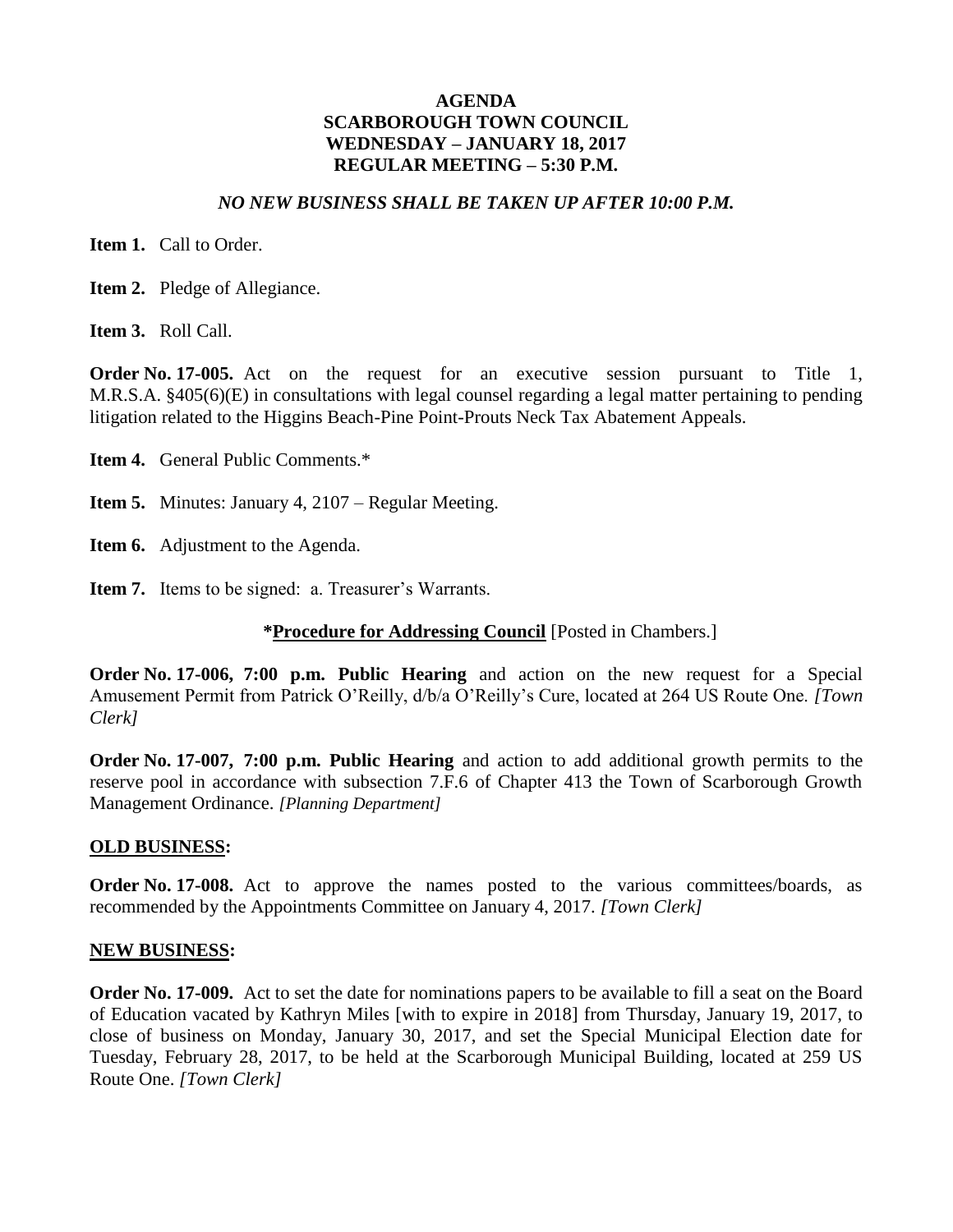**Order No. 17-010.** Discussion with action on the following:

- 1. Act on the appointment of Susan Russo, currently the Assistant Assessor, on an interim basis as the Assessor for the Town of Scarborough, effective January 30, 2017, her appointment being necessitated in light of the new position Mr. Mathew Sturgis has taken and to ensure that the Town continues to have a duly appointed Assessor in charge of the Department of Assessment, Ms. Russo's appointment to go forward under her current terms of employment with the Town and to continue to such time as the Council appoints a successor; and,
- 2. Act on the appointment of Mr. Mathew Sturgis, as a Special Deputy Assessor effective January 30, 2017 for the Town of Scarborough for purposes of overseeing, attending to and representing the Town of Scarborough in ongoing tax abatement proceedings and authorization of reasonable consideration to be paid to Mr. Mathew Sturgis for his services to be set forth in a letter of agreement from the Town Manager. *[Town Manager]*
- **Item 8.** Non Action Items.
- **Item 9.** Standing and Special Committee Reports and Liaison Reports.
- **Item 10.** Town Manager Report.
- **Item 11.** Council Member Comments.
- **Item 12.** Adjournment.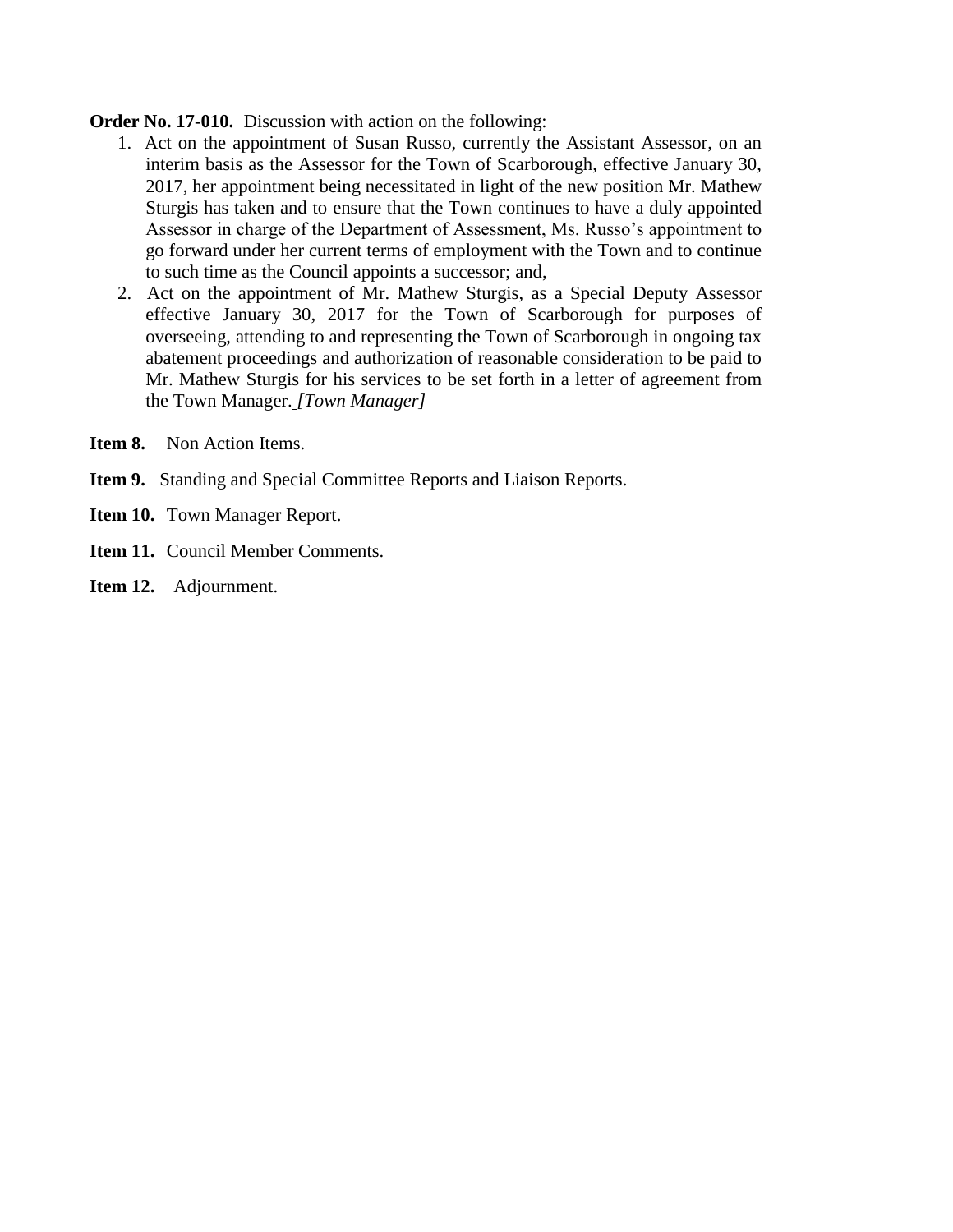**Order No. 17-005.** Move approval on the request for an executive session pursuant to Title 1, M.R.S.A. §405(6)(E) in consultations with legal counsel regarding a legal matter pertaining to pending litigation related to the Higgins Beach-Pine Point-Prouts Neck Tax Abatement Appeals. *[Town Manager]*

| Town Manager              | Ought to Pass                      |
|---------------------------|------------------------------------|
| Sponsor                   | Recommendation                     |
| 01/18/2017                | N/A                                |
| <b>First Reading/Vote</b> | Second Reading/Final Approval/Vote |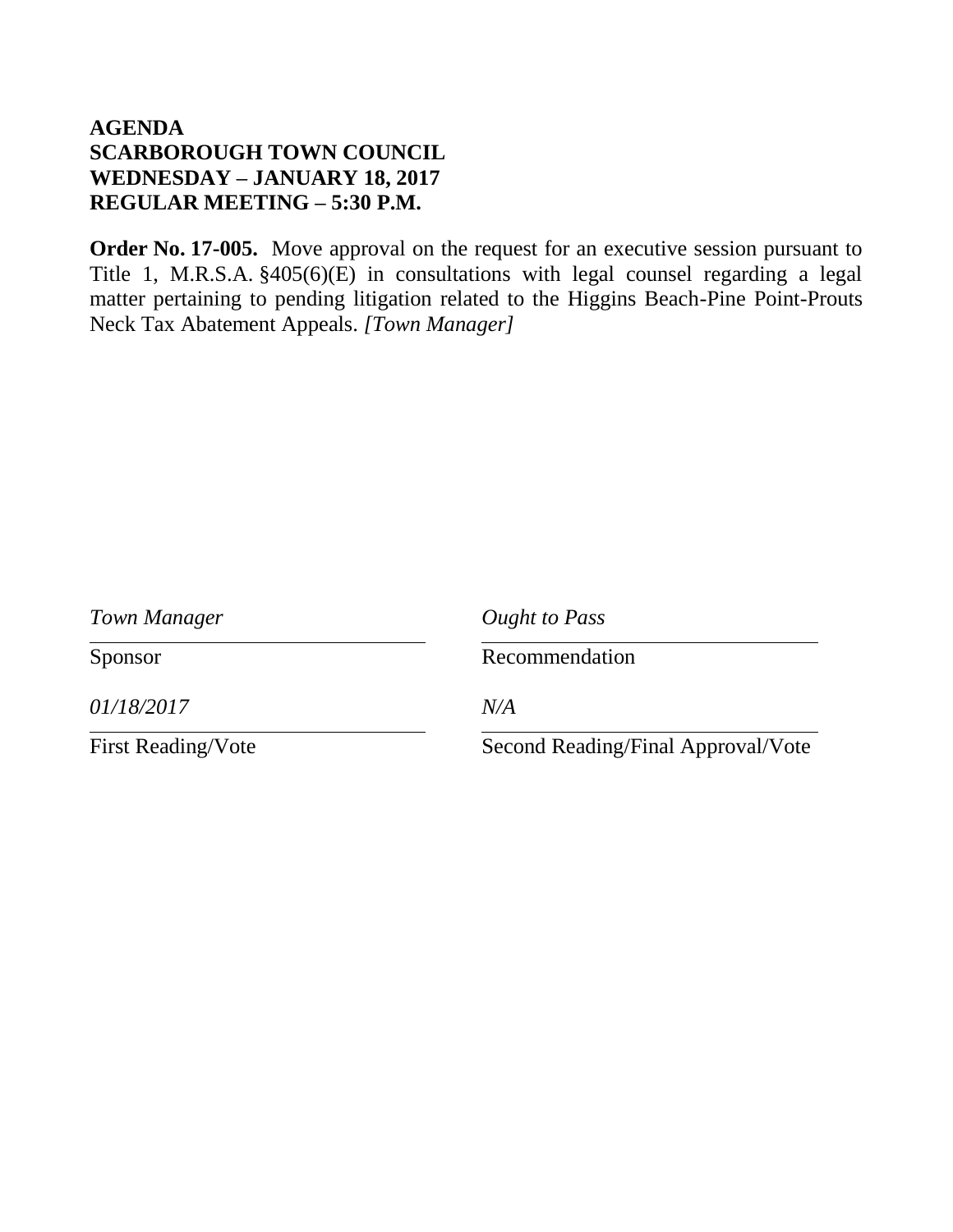**Order No. 17-006.** Move approval on the new request for a Special Amusement Permit from Patrick O'Reilly, d/b/a O'Reilly's Cure, located at 264 US Route One. *[Town Clerk]*

| Town Clerk                | Ought to Pass                      |
|---------------------------|------------------------------------|
| Sponsor                   | Recommendation                     |
| 01/18/2017                | N/A                                |
| <b>First Reading/Vote</b> | Second Reading/Final Approval/Vote |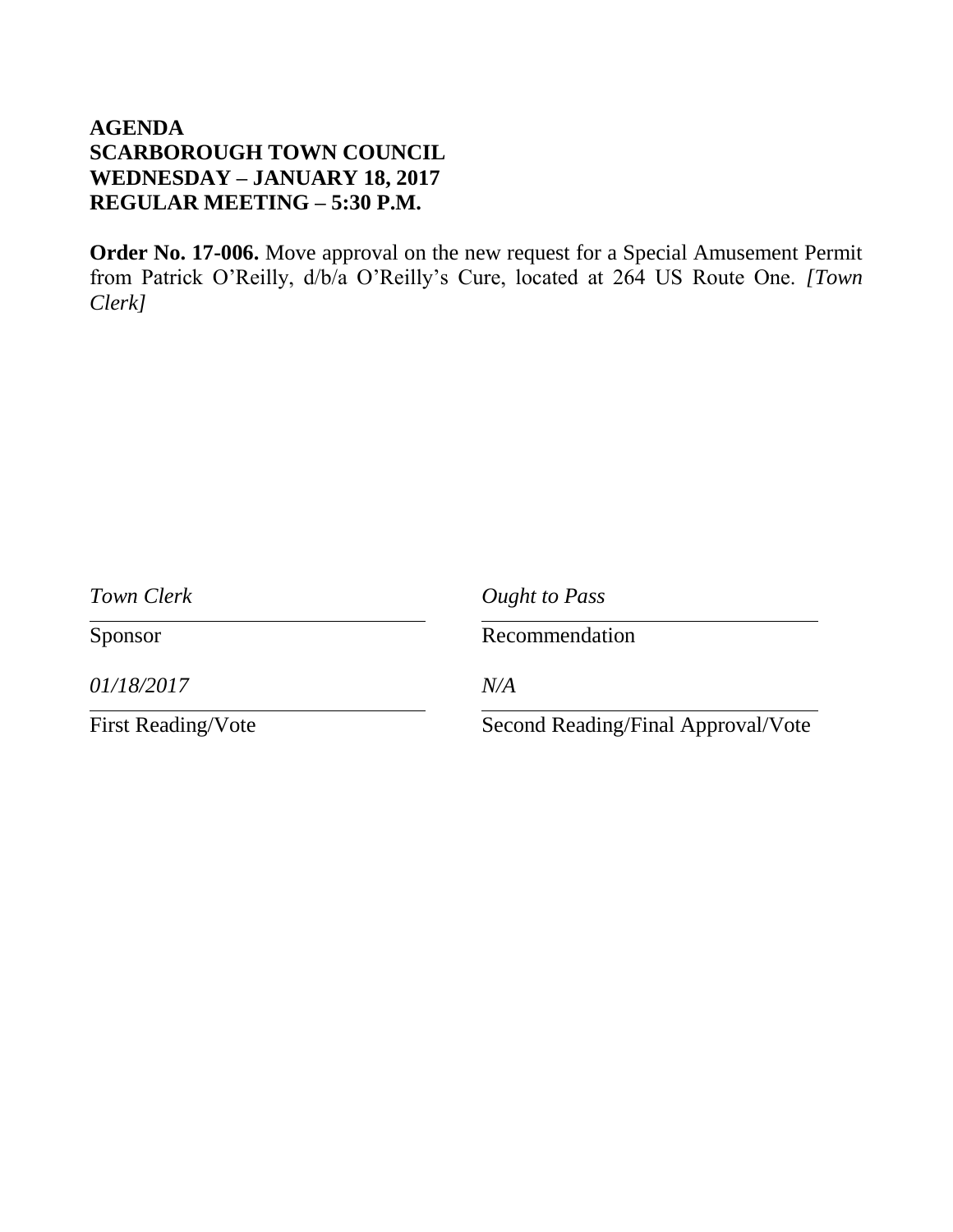#### **TOWN OF SCARBOROUGH**

*Office of the Town Clerk* P.O. Box 360 Scarborough, Maine 04070-0360

- **TO:** Town Council Members
- **FROM:** Yolande P, Justice, Town Clerk
- **DATE:** January 13, 2017

### **RE: Request for a Special Amusement Permit**

The following applicant is requesting approval of their Special Amusement Permits:

x Patrick O'Reilly, d/b/a O'Reilly's Cure, located at 264 US Route One

Applicant is in compliance with the requirements of the Town Clerk's Office and there are no outstanding issues.

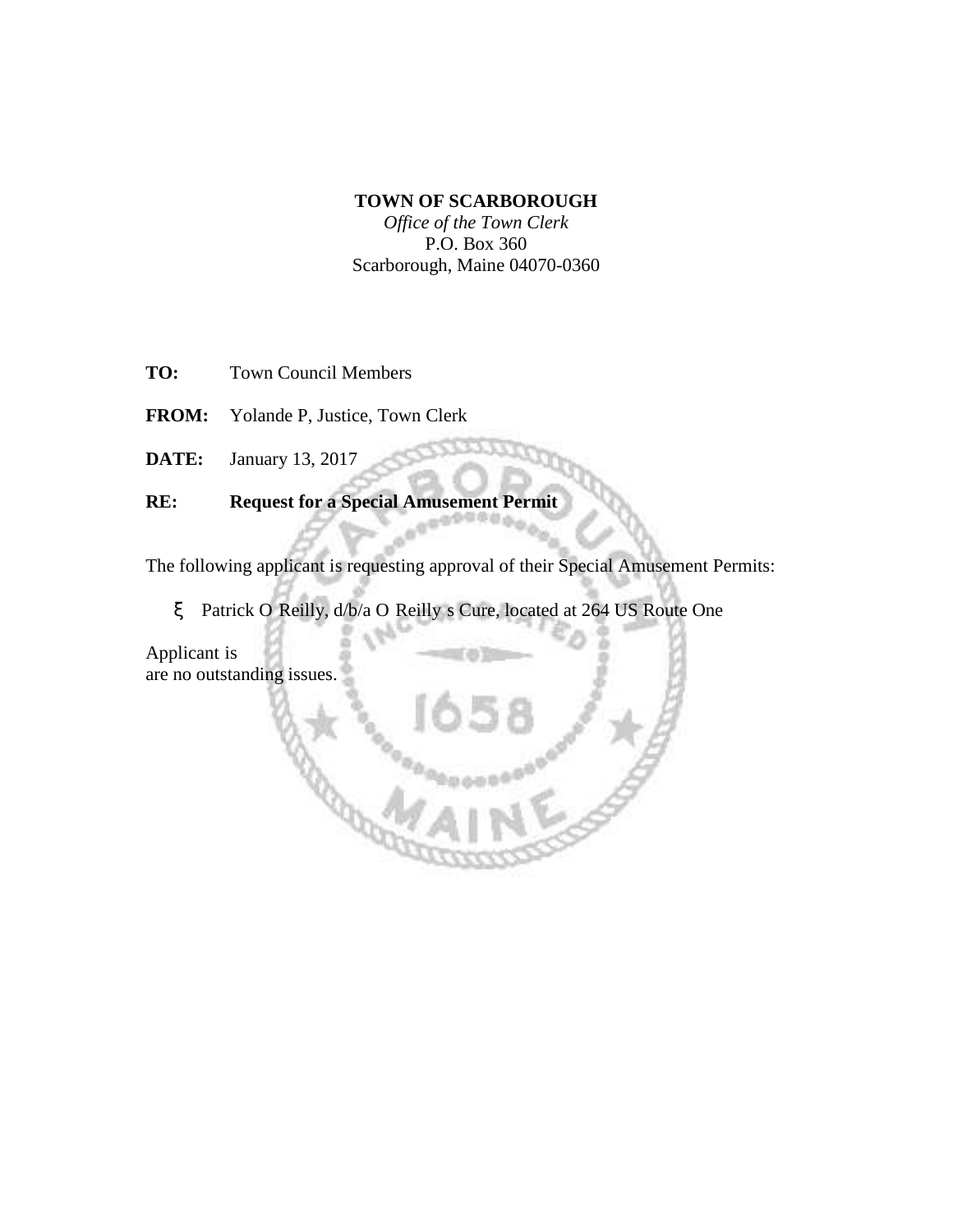**Order No. 17-007.** Move approval to add additional growth permits to the reserve pool in accordance with subsection 7.F.6 of Chapter 413 the Town of Scarborough Growth Management Ordinance. *[Planning Department]*

| <b>Planning Department</b> | Ought to Pass                      |
|----------------------------|------------------------------------|
| Sponsor                    | Recommendation                     |
| 01/18/2017                 | N/A                                |
| <b>First Reading/Vote</b>  | Second Reading/Final Approval/Vote |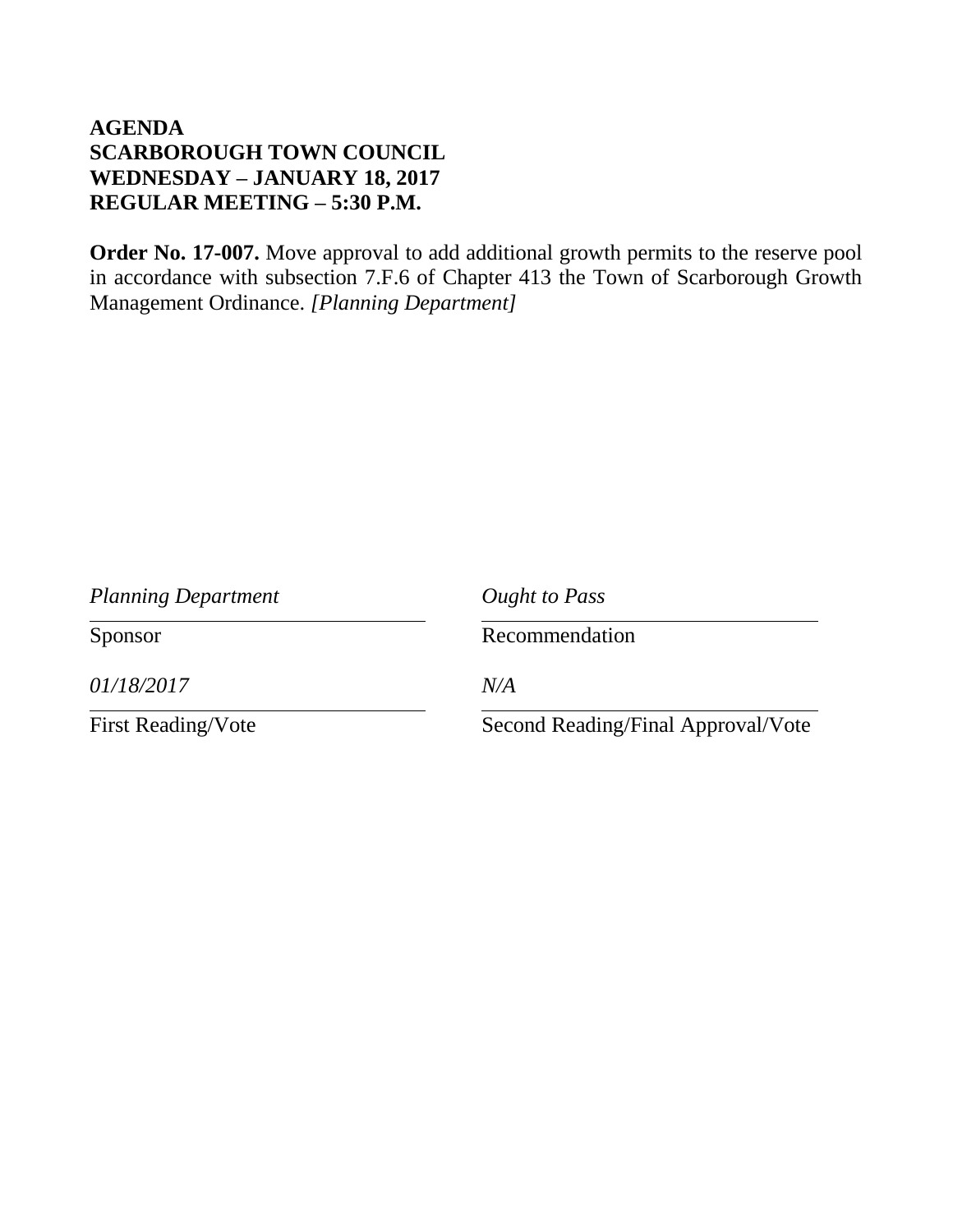

To: Town Council Members and Tom Hall, Town Manager From: Dan Bacon, Planning Director Subject: Growth Management Ordinance Review & Consideration for Adding Reserve Pool Permits Date: January 12, 2017

Dear Town Councilors,

As the Council is aware, the Town of Scarborough has a Growth Management Ordinance (GM Ordinance) to place reasonable and appropriate limitations on residential development in accordance with our 2006 Comprehensive Plan. Scarborough is fairly unique in this regard, as very few communities in Maine use such a growth management measure. The GM Ordinance was adopted in 2001 in reaction to the rapid single-family housing development that was prevalent in the late 1990's and early 2000's and its impact on our school facilities and their capacity.

The GM Ordinance is currently structured with two different pools or allocations of growth permits. The primary pool of permits is the annual allocation which is intended for typical residential housing, aimed at principally new single-family homes that have been demonstrated to have clear impacts and demands on the Town's school facilities and their capacity. In order to pace the rate of this type of housing growth, the number of growth permits available year to year under the annual allocation is a maximum of 135 permits (and has been since 2001).

The other source of growth permits in the GM Ordinance is the reserve pool. The reserve pool was established in 2008 and is "reserved" for special projects that are specifically eligible under the Ordinance (projects with affordable housing units, development transfer bonus units, contract zones, large multi-family projects etc). The reserve pool was specifically designed to provide certainty to developers by having a reserved quantity of permits available for them to secure lending, plan the phasing of their projects, and generally proceed with confidence, given their significant project values and levels of investment, and their associated risk and time sensitivity.

When establishing the reserve pool in 2008, the Town Council took and placed the 215 "roll over" growth permits that existed at the time as the starting quantity of permits in the reserve. This number of reserve permits was never intended to be a one-time allocation or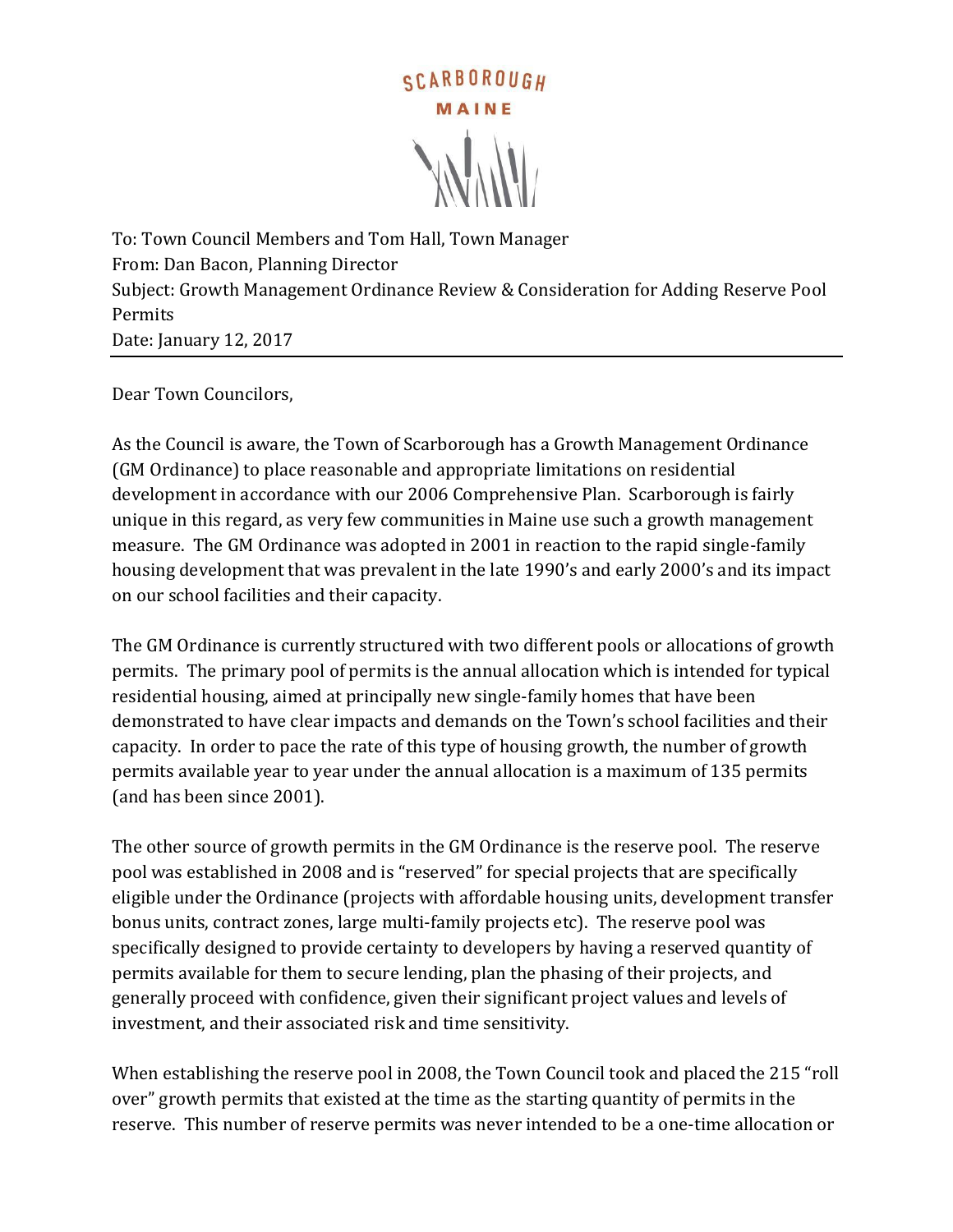cap from which to draw from only once. Rather, the Ordinance expects the reserve pool to be replenished periodically when demand dictates and charges the Town Council with this task.

It is important to note that prior to creating the reserve pool in 2008 to handle these special or larger projects, unused growth permits "rolled over" year to year without a reserve. This past approach was a more market-regulated version with the roll-over of unused permits during slower economic times providing a built in reserve for times of growth without the need for Council action. If this approach had remained in place there would be over 700 additional growth permits currently available given the modest housing growth occurring between '08 and '12.

As contemplated though in the current Ordinance, there is now demand for use of growth permits from the reserve pool, as there are a number of eligible multi-family housing projects that are incorporating affordable housing, are part of mixed use projects; or are applying as contract zones, which now warrant the addition of permits to the reserve by the Town Council.

As is customary with land use and growth management topics, the Long Range Planning Committee (LRPC) has examined this matter in depth at their last three meetings (November, December and January agendas). Further, they helped staff prepare for the Growth Management / Multi-Family Workshop we conducted with the Council on December 14th to introduce and review this matter.

Since the December 14th workshop we've been able to narrow down the number of additional growth permits needed in the reserve pool, and are recommending an additional 285 permits to honor and accommodate the eligible development projects in the pipeline. When coupled with existing permits and some use of the annual allocation in accordance with the GM Ordinance, this will enable these projects to build out in a predictable fashion.

At the end of their discussion at their recent January 6th meeting the LRPC made the following vote and recommendation:

*Recommend that the Town Council approve the increase of reserve pool permits from 215 to a total of 500 in an effort to meet the current demands and thus allowing the proposed projects to proceed as allowed for under zoning.*

*Unanimous Recommendation by LRPC on 1/6/17*

As background to the LRPC's recommendation, we've attached as a companion document the key points that were part of their deliberation.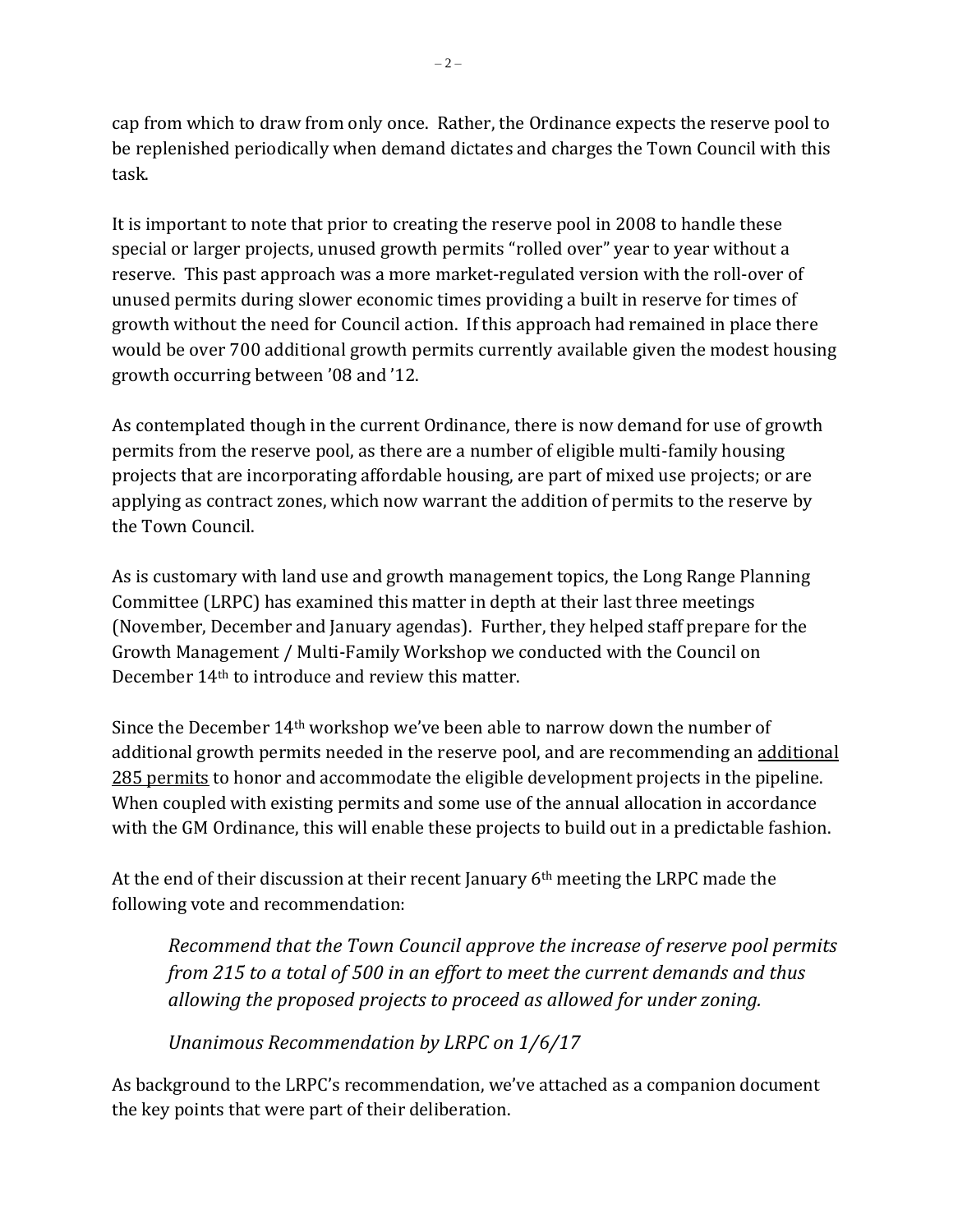Further, the five documents that we have provided to the Council in December and are available on the Town's webpage are also key resources on the background to our GM Ordinance, our rate of residential growth, the characteristics of these multi-family housing projects, and our assessment of the implications of these developments.

[http://www.scarboroughmaine.org/news/towncouncilworkshop](http://www.scarboroughmaine.org/news/towncouncilworkshop-growthmanagementmulti-familyhousing)[growthmanagementmulti-familyhousing](http://www.scarboroughmaine.org/news/towncouncilworkshop-growthmanagementmulti-familyhousing)

For Town Council review and reference, we've provided subsection 7.F.6. of the GM Ordinance that explains when additional reserve pool permits should be added.

*Growth Management Ordinance 7.F.6.*

*6) The Town Council may add growth permits to the reserve pool by formal vote of the Council following public hearing as part of its periodic review of the Ordinance or if the number of units in the reserve pool drops below fifty (50) or if the available growth permits are not adequate to allow the construction of a project in accordance with subsection G below.*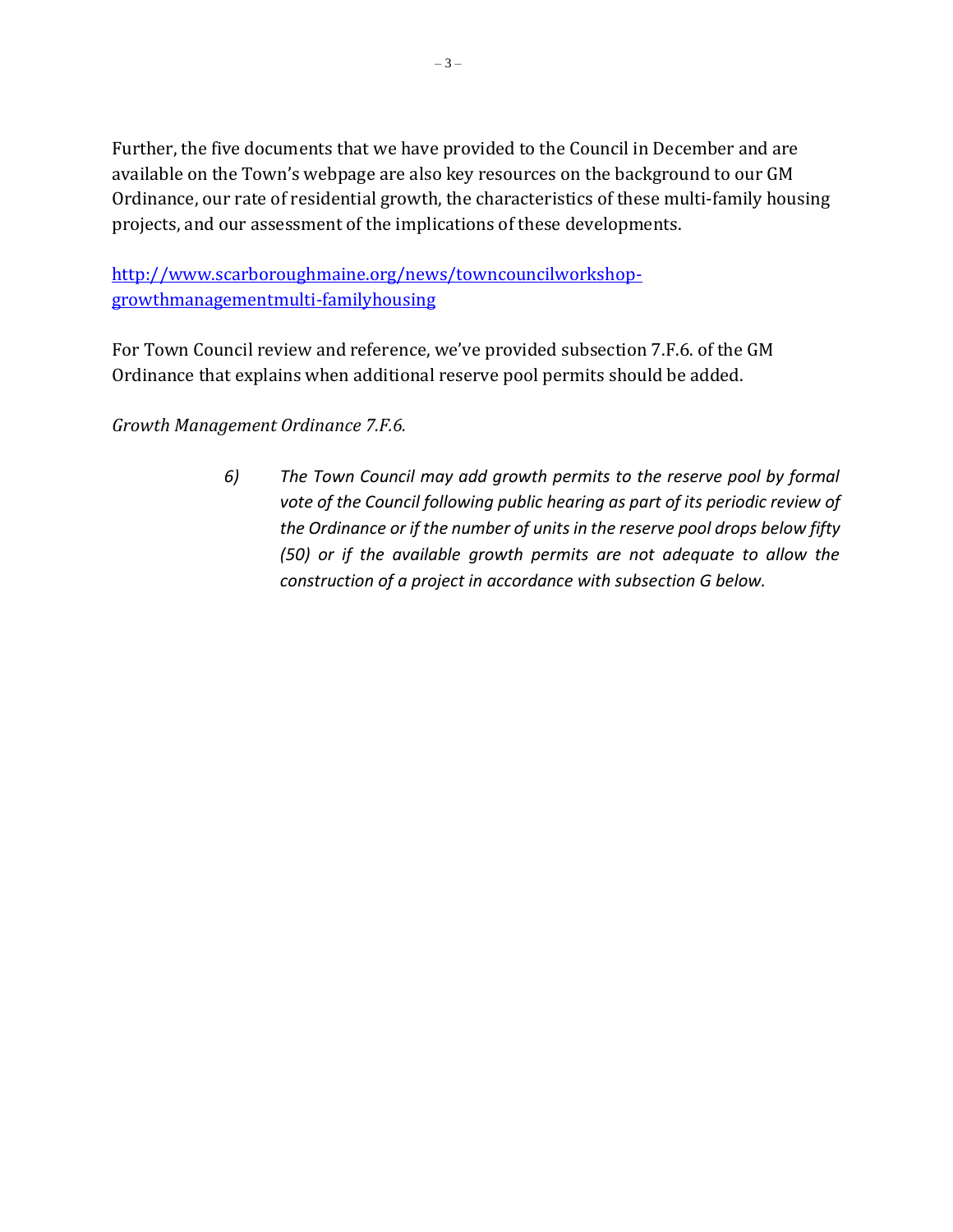

### **Key Points for Recommending Additional Permits in the Reserve Pool**

### **Long Range Planning Committee**

As part of their deliberation on adding growth permits to the reserve pool, the LRPC discussed and made the following key points to support their recommendation to the Town Council:

- All indications suggest this crunch for growth permits from the reserve pool is a "blip" in interest and demand for various forms of multi-family housing. Zoning for multi-family housing has been in place for a number of years since the implementation of our current Comprehensive Plan and many of these projects have been in the works for years. Development timing, market forces, interest rates, and socio-economic shifts are all influencing this blip that isn't likely to be sustained at this level, as when housing inventory rises, demand will lessen. Further, this is a regional phenomenon with other projects underway and planned in neighboring communities that will absorb a significant percentage of the current regional market demand.
- It is questionable whether all of these projects will actually proceed and it is likely the pace of development and phasing will be spread out over multiple years and construction seasons. The larger, multi-building projects will be phased and will develop incrementally and based on market demand. This will moderate demand on our growth ordinance and municipal impacts. The reason the reserve pool needs such an increase in permits is that it does not get replenished annually like the annual allocation and it is expected to be replenished to accommodate projects allowed for under zoning.
- If growth permits "rolled over" year to year like they did pre-2008, there would be adequate permits accumulated to accommodate these projects without any issue. A policy decision was made in 2008 to establish a reserve pool to be the mechanism to handle these blips and special projects, and to have the unused permits from the annual 135 expire each year. But if the roll over provision was not eliminated, it is important to recognize that there would be over 700 additional growth permits available for use.
- Based on all of the research and analysis around these multi-family projects that are designed with 1 or 2 bedroom units, impacts and contributions to the schools will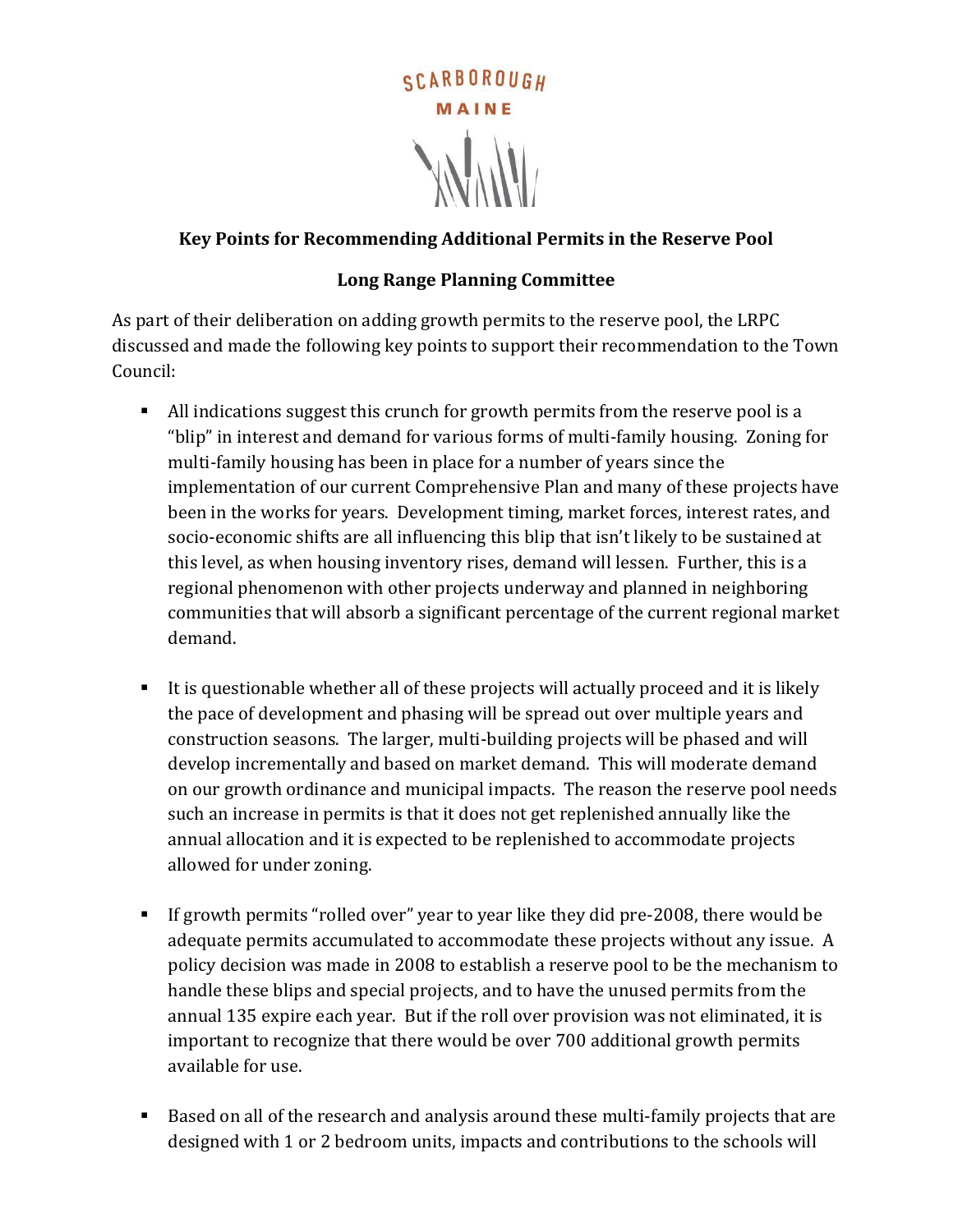be negligible and will not cause stress or capacity issues for our school facilities. These unit sizes and living arrangements are not well-suited for families and schoolaged children and a blip in these units will not result in a blip in school capacity issues. Therefore, pacing their build out under the Growth Management Ordinance to moderate school impacts is not a significant factor.

 A final key point is that the LRPC is well underway to commencing our Comprehensive Plan update process and will be looking at our housing goals, growth management measures, as well as the ROI (return on investment) of a wide range of land use and development types, with significant involvement by the Town Council. This process, and our consultant assistance, will be a key informant of how we as a community approach and manage any future blips or waves of growth, whether it be multi-family, single-family or other land uses. Using the Comp. Plan update process, and based on the policy decisions included in it, the growth management ordinance and its allowances and limitations can be updated accordingly. This Comprehensive Plan process can be a very important backstop in instance that this trend toward large scale multi-family housing is more sustained than forecasted.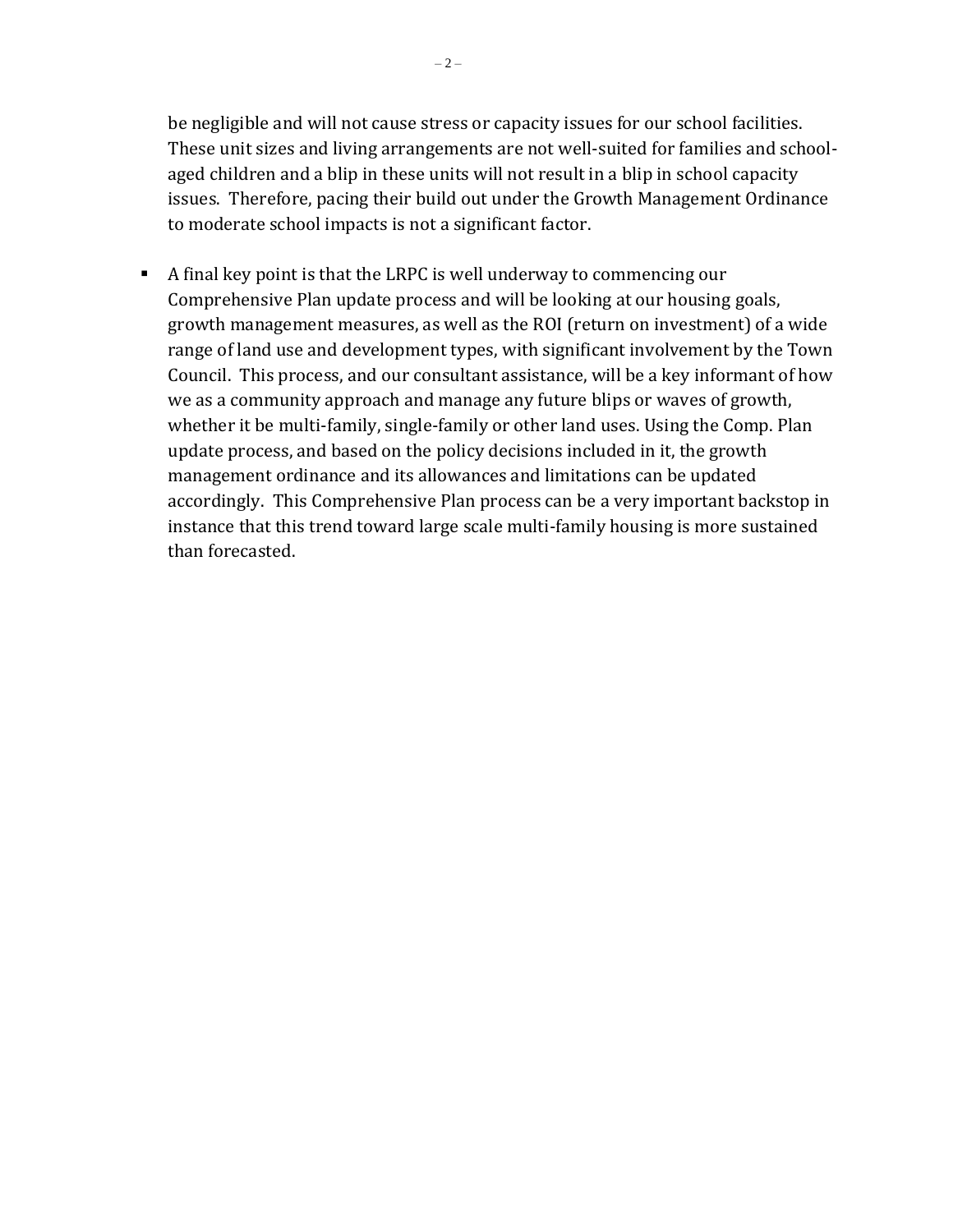**Order No. 17-008.** Move approval on the names posted to the various committees/boards, as recommended by the Appointments Committee on January 4, 2017. *[Town Clerk]*

| Town Clerk                | Ought to Pass                      |
|---------------------------|------------------------------------|
| Sponsor                   | Recommendation                     |
| 01/18/2017                | N/A                                |
| <b>First Reading/Vote</b> | Second Reading/Final Approval/Vote |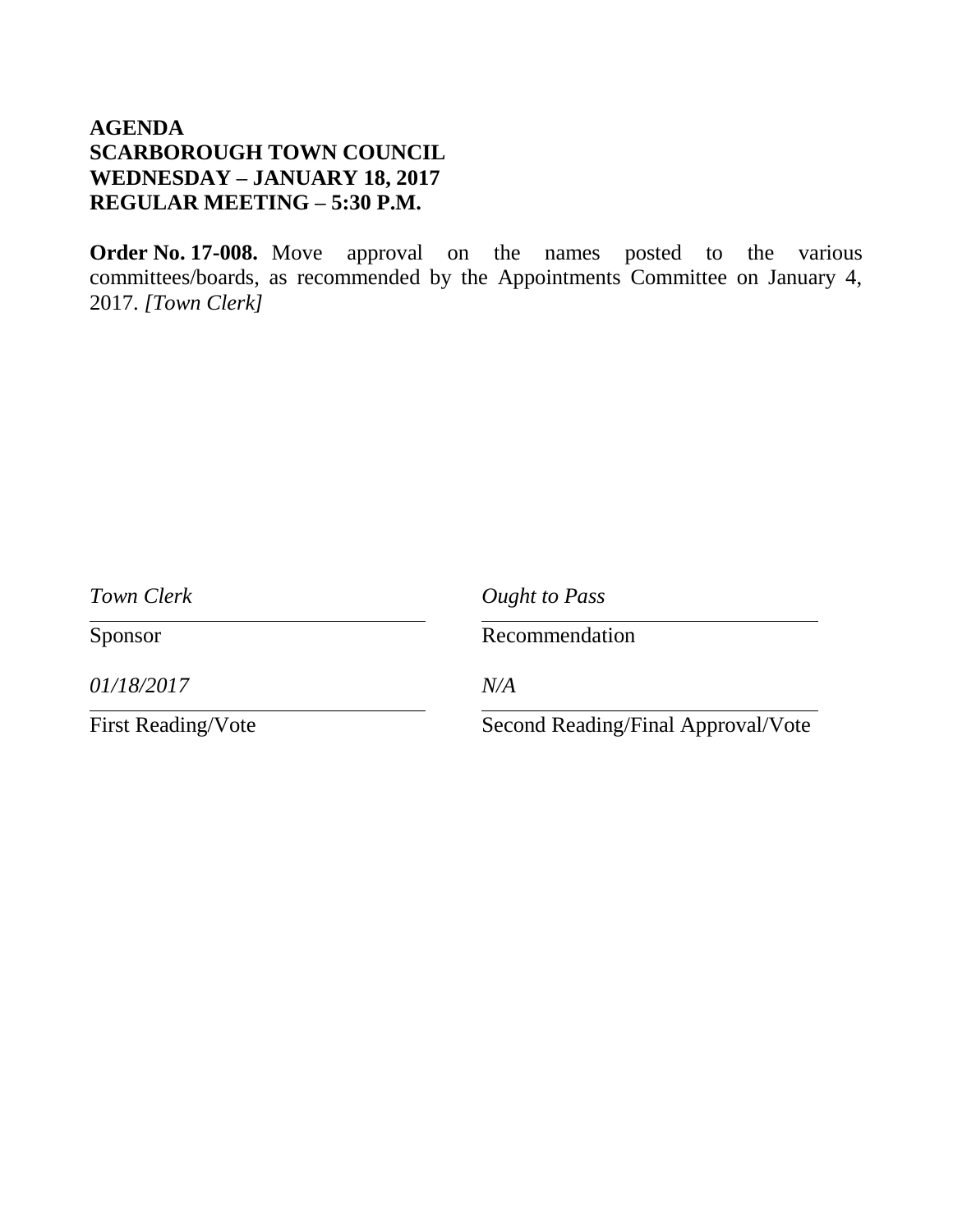### **COMMITTEE/BOARD RE-APPOINTMENTS**

**Board of Assessment Review:** Appoint Jean-Marie Caterina as a full voting member, with a term to expire in 2019.

**Coastal Waters & Harbor Advisory Committee:** Appoint Travis Turner, as 2nd Alternate with term to expire in 2019.

**Community Services/Rec Advisory Board:** Re-appoint Roger Chabot and Art Dillon as full voting members and Liam Somers, as  $1<sup>st</sup>$  Alternate, for another three year term, terms to expire in 2019.

**Conservation Commission:** Re-appoint Peter Slovinsky and Chalres Spanger, as full voting members for another three years, with a terms to expire in 2019.

**Energy Committee:** Re-appoint Sandi Dargi and Michael Wallace, as full voting members, for another three years, with terms to expire in 2019.

**Housing Alliance:** Re-appoint Brian Shumway and Tim Peters as full voting members, for another three years, with terms to expire in 2019.

**Parks and Conservation Land Board:** Re-appoint Suzanne Foley-Ferguson and Douglas Williams, as full voting members, for another three years, with terms to expire in 2019.

**Personnel Appeals Board:** Re-appoint Penney Whitney-Asdourian as a full voting member and Art Dillon, as the 2<sup>nd</sup> Alternate for another three years, terms to expire in 2019.

**Planning Board:** Re-appoint Susan Auglis and Nicholas McGee, as full voting member, for another three years, term to expire in 2019

**Pest Management Advisory Board:** Re-appoint Terri Eddy as an At-Large member, for another three years, with a term to expire in 2019.

**Zoning Board of Appeals:** Re-appoint James Herbert as a full voting member and Karen Shupe as  $1<sup>st</sup>$  alternate, terms to expire in 2019.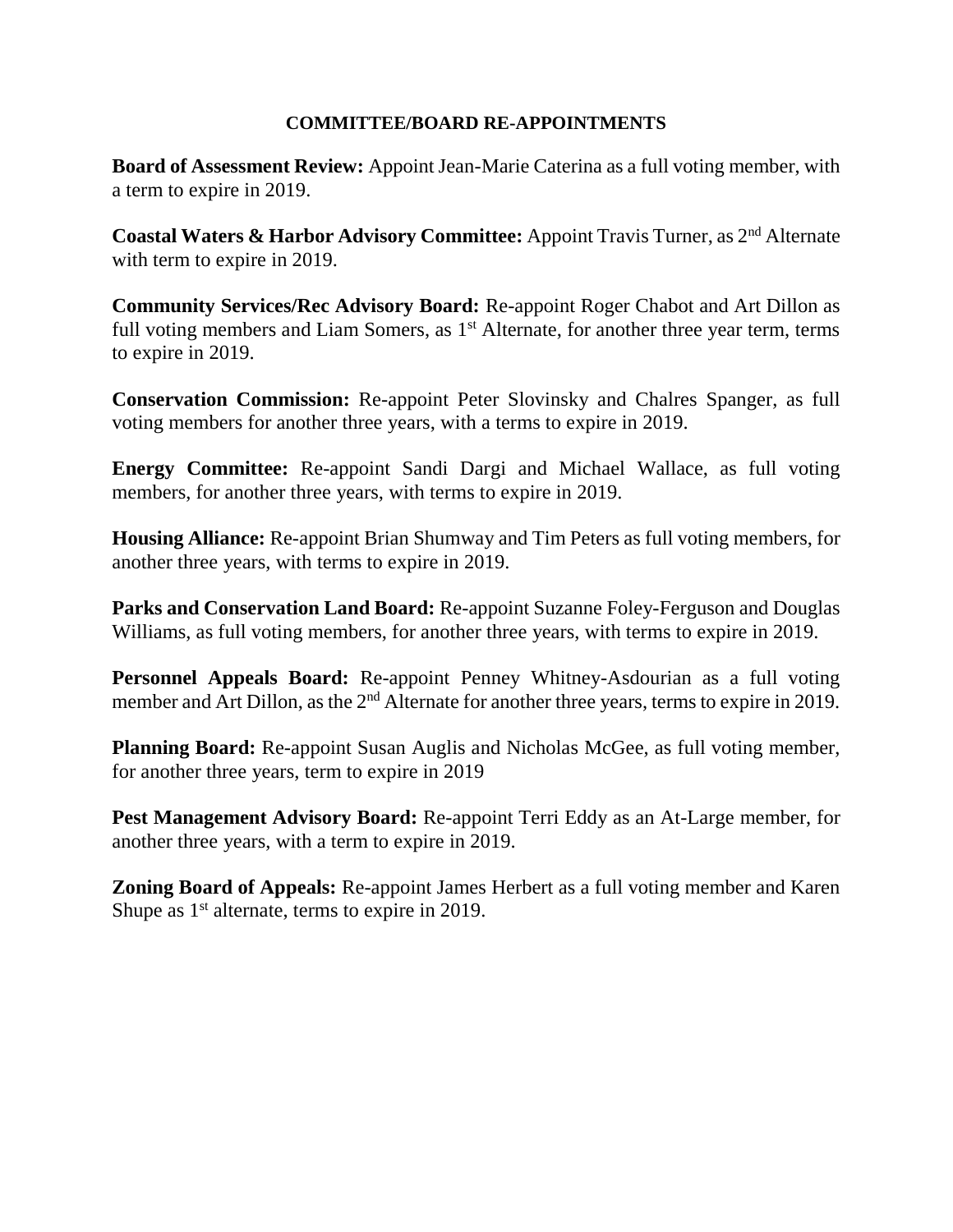**Order No. 17-009.** Move approval to set the date for nominations papers to be available to fill a seat on the Board of Education vacated by Kathryn Miles, [with a term to expire in 2018] from Thursday, January 19, 2017, to close of business on Monday, January 30, 2017, and set the Special Municipal Election date for Tuesday, February 28, 2017, to be held at the Scarborough Municipal Building, located at 259 US Route One. *[Town Clerk]*

| Town Clerk                | Ought to Pass                      |
|---------------------------|------------------------------------|
| Sponsor                   | Recommendation                     |
| 01/18/2017                | N/A                                |
| <b>First Reading/Vote</b> | Second Reading/Final Approval/Vote |